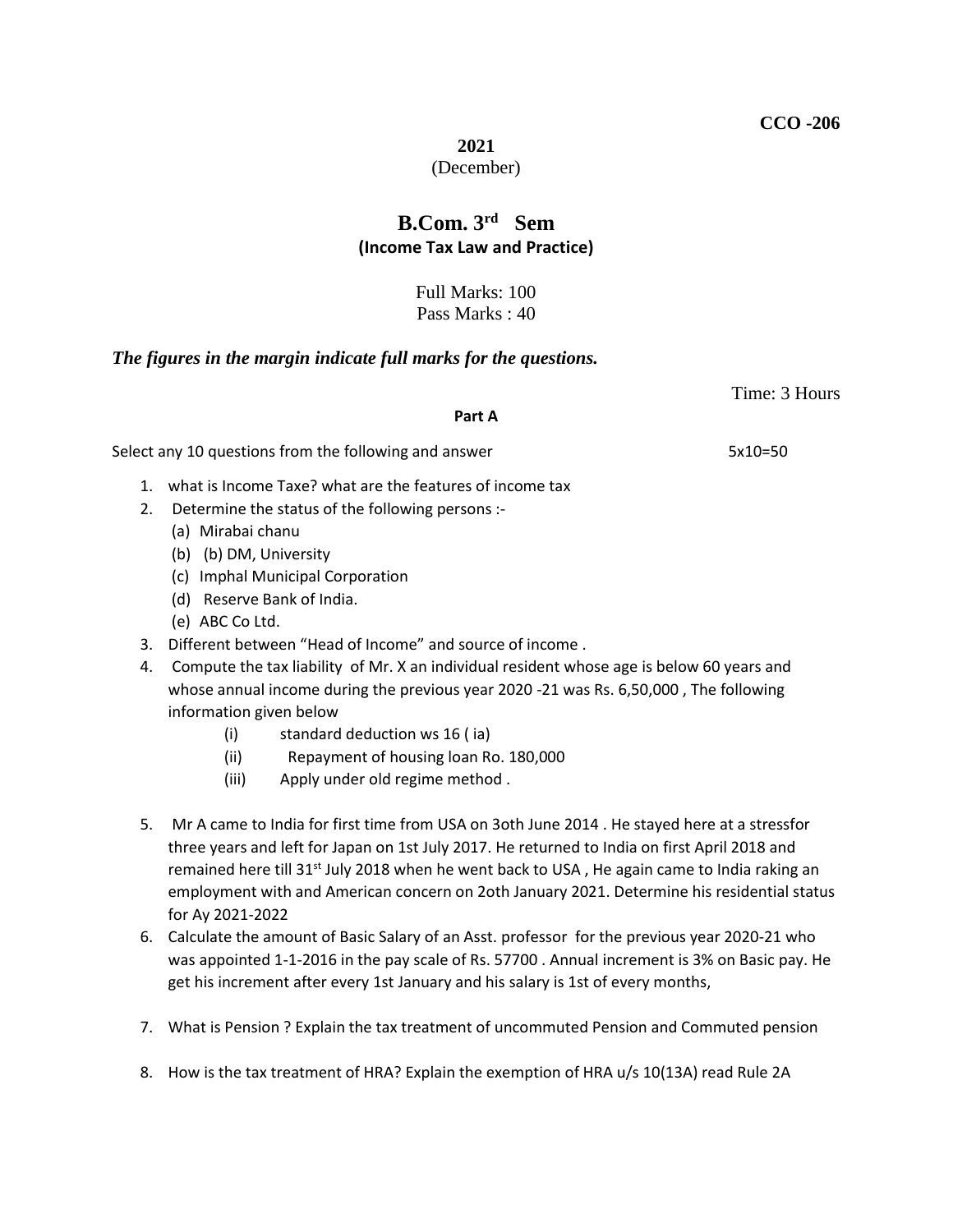- 9. What are the incomes which are exempted from Income from House property u/s 10 of IT Act 1961?
- 10. Explain the procedure to determine A.V. of House property if house is let-out and there is no vacancy?
- 11. Compute the ARV for the P.Y 2020-2021 from the particulars given below:-

| MRV                | Rs 84,000 p.a.    |  |
|--------------------|-------------------|--|
| <b>FRV</b>         | Rs 90,000 p.a     |  |
| SR                 | Rs. 78000 p.a     |  |
| <b>Real Rent</b>   | 8000 p.m<br>Rs.   |  |
| Unrealiused Rent   | Rs. 4000          |  |
| Date of Completion | $: 31 - 7 - 2020$ |  |
| Date of letting    | :- 1-10-2020      |  |

12. What is Pre-acquisition and Post- acquisition ? Explain the tax treatment of pre – acquisition with example .

#### **Part B**

#### **All questions are Compulsory and each question are 10 marks**

- 13. Write short note from the following:
	- i. Financed Act and Finance Bill
	- ii. Exemption and Deduction
	- iii. Tented Income and casual Income
	- iv. Composite Rent
	- v. Specific persons

or

The following are the particular of the income of Mr . Suresh a non- Government employee for the year ended  $31<sup>st</sup>$  March 2021 ;-

- i. Basic Pay Rs . 30,000 p.m
- ii. D.A. Rs 10,000 p.m.
- iii. House Rent allowance Rs. 9000 p.m. ( Actual rent paid Rs . 10,000 p.m.
- iv. He and his employer contributes Rs. 4500 p.m. to R.P.F.
- v. Interest credited to his R.P.F balance @10% amounted to Rs. 24,000
- vi. During the year he paid Rs. 2400 as professional Tax .

Compute his Salary Income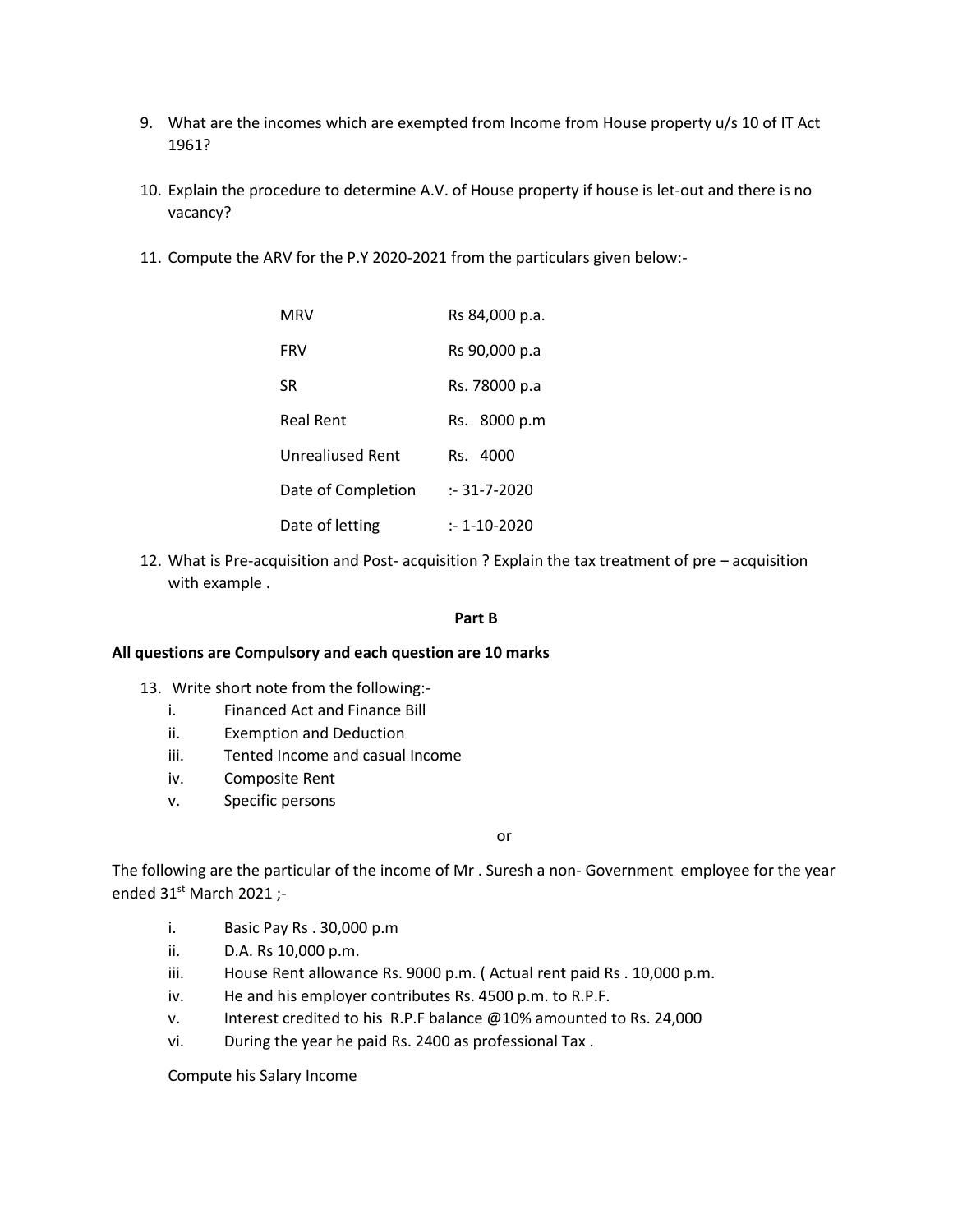14. What is Exempted Income ? Give eight examples of Incomes which are totally exempt from Income Tax .

Or

Mr Boren an employee of a Private concern not covered by the Payment of Gratuity Act 1972 , retire on Feb 22, 2021 after a Continuous service of 28 years 9 month and receives gratuity of Rs. 1,25,000 on march 2021 . The other relevant particulars are as follows :-

a. Basic salary at the time of retirement (increment of Rs. 600 p.a. fell due on  $1<sup>st</sup>$  April of every  $\frac{1}{2}$ 

| year r           | D. 1,200 p.111.                    |
|------------------|------------------------------------|
| b. $D.A$ (enter) | Rs 1,700 P.M.                      |
| c. HRA           | Rs. 1500 p.m.                      |
| d. Commission    | 5% of the turnover of Rs. 6,00,000 |

Compute the amount of gratuity received by Mr Biren Exemption from tax and find out taxable salary Income.

15. Explain the rules regarding valuation of Rent free house for unfurnished and furnished Accommodation if house is own by the employer and if house is hired by the employer .

Or

Compute taxable Salary Income of Mr. X for the AY 2021-22 and to find out tax payable from the following Information :-

- i. Basic salary Rs 84,000 pm
- ii. D.A. @20% on the basic pay
- iii. HRA @10% on the Basic Pay
- iv. SCA Rs. 7000 pm
- v. Children education Allowance received Rs 400 pm ( for two child)
- vi. LIC premium paid Rs. 20,000 pm
- vii. Re payment of housing loan Rs 2,00,000 to SBI
- viii. Interest on loan ( Housing Loan ) Rs 2,50,000
- ix. Tax Computation ( applicable to old Regime )
- 16. Compute Income under the Head of House Property under the following let out house property ;-

| i.   | Rent received                                    | Rs. 800 pm |
|------|--------------------------------------------------|------------|
| ii.  | <b>Municipal Tax</b>                             | Rs. 1800   |
|      | (Paid by the owner)                              |            |
| iii. | <b>Rent collection Charges</b>                   | 300<br>Rs. |
| iv.  | Repairing of the house                           | Rs. 1000   |
| v.   | Insurance of the house                           | Rs. 1000   |
| vi.  | Interset on housing Loan<br>(Borrowing from SBI) | Rs. 1000   |
|      |                                                  |            |

Or

Explain the difference types of Rent Value which are using to determination of A.V. in case of Income from Housing Property under Let-Out.